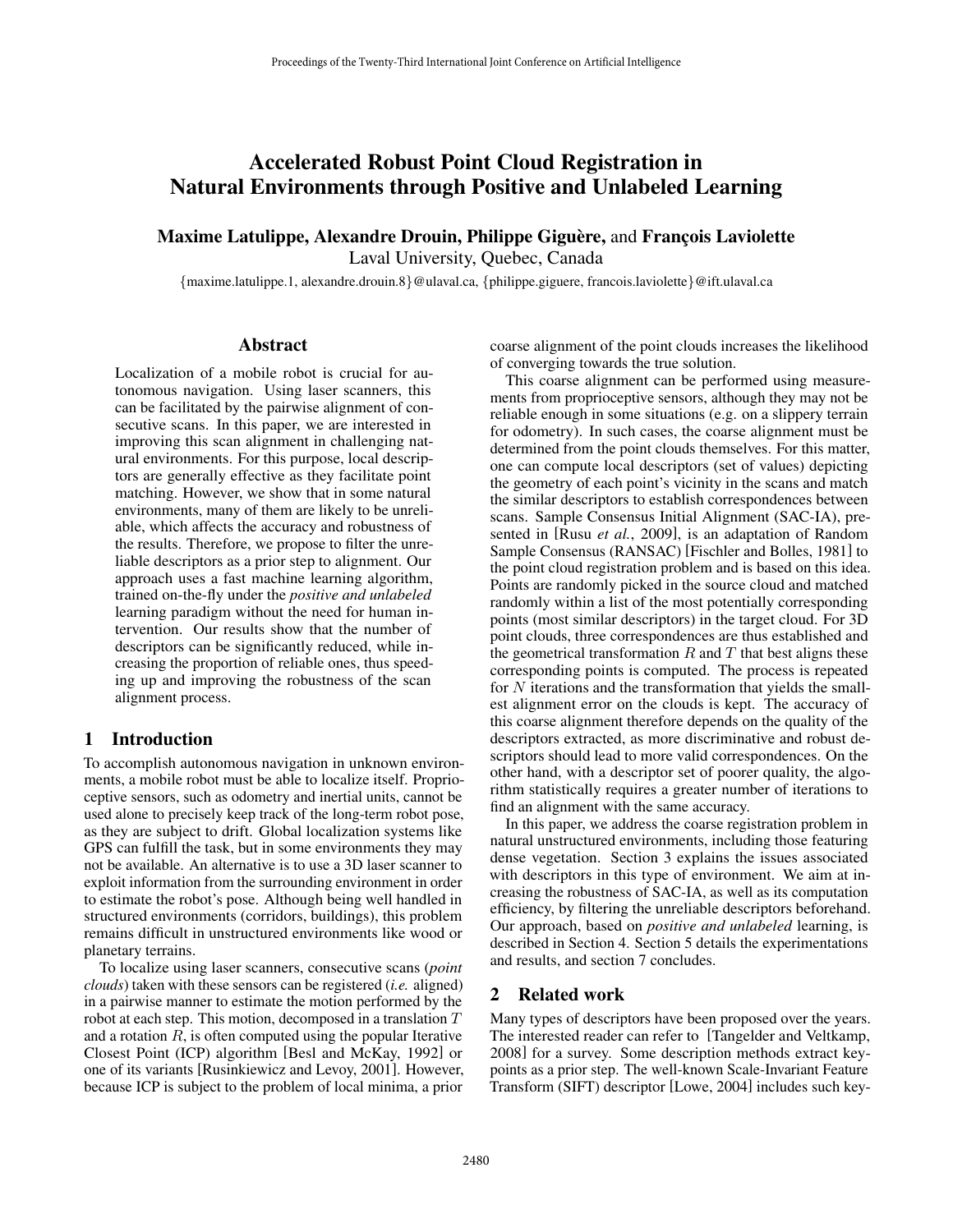point extraction. It has been extended to 3D data [Scovanner *et al.*, 2007], but requires intensity or RGB values for its computation. Normal Aligned Radial Feature (NARF) [Steder *et al.*, 2011] also contains a keypoint extraction step, but applies to range images and thus cannot be computed directly on laser scans. In this paper, we will focus on Fast Point Feature Histograms (FPFH) [Rusu *et al.*, 2009] and Signature of Histograms of Orientations (SHOT) [Tombari *et al.*, 2010], as these descriptors are state-of-the-art and directly computable on laser scans. As it will be demonstrated in Section 3, their effectiveness in natural unstructured environments is limited. With a similar goal to ours, Rusu *et al.* [2009] suggested a method to filter the FPFH descriptors after their computation, such that only the most useful are used for matching. However, this method is not well adapted to forested environments. This will be discussed in Section 3.

It is worth noting that Song *et al.* [2012] recently presented a registration method, based on tree trunks extraction, to align point clouds acquired in forested environments. While effective, this method assumes that at least a few approximately parallel trunks exist and are well visible in the environment, conditions that are not always met.

The concept of a mobile robot collecting sensor data in order to train an autonomous navigation system has already been studied. For example, methods have been proposed to learn appearance models of drivable surfaces in desert terrain [Dahlkamp *et al.*, 2006], to learn rover-terrain interaction models from experiments [Krebs *et al.*, 2010] and to perform surface slip prediction using learning from experience [Angelova *et al.*, 2006]. Our approach is similar in the sense that the robot trains itself, without the need for human intervention, based on data that is collected on the run. Machine learning has also shown to be applicable to descriptors. Sim and Dudek [1999] presented a method to evaluate and learn, for a specific environment, a set of visual landmarks useful for pose estimation. Grabner *et al.* [2007] learned keypoint descriptions to improve object tracking. On the descriptor representations side, machine learning has been used to find the optimal parameters of new image descriptor representations using the DAISY configuration [Winder *et al.*, 2009] and using a more complex set of predefined building blocks [Brown *et al.*, 2011]. Trzcinski *et al.* [2012] applied boosting to find a non-linear mapping of image intensity patches into a feature space. To the best of our knowledge, machine learning has not been employed yet for filtering 3D point cloud descriptors in order to keep the most reliable ones in certain types of environment.

# 3 Descriptors in natural environments

In natural unstructured environments, only a subset of all descriptors are likely to be reliable for point matching. In fact, many of them are either too common or unstable and hence lead to mismatches. In the case of forested environments, the foliage and branches are often undersampled by the laser scanner. A small viewpoint change can then result in a significant variation of the measured points. Thus, the descriptors of points located in these parts of the environment are inherently unstable. For example, Fig. 1 shows correspondence estimation results between two consecutive clouds of the *Hannover* dataset [Wulf *et al.*, 2008], from the Robotic 3D Scan Repository, using FPFH and SHOT descriptors. For both examples, the matching threshold was selected at the elbow point of the precision and recall curve  $(t_{match} = t_{elbow})$ . The matching precision is about 20% for the FPFH and 25% for the SHOT. These results show that few valid correspondences can be established using descriptors of points located in the foliage of the trees. Thus, filtering these unreliable descriptors can increase the matching performance. This, in turn, increases the probability of success of the SAC-IA algorithm, leading to an improvement in performance and computation efficiency.

For the FPFH descriptors, a filtering method is proposed by Rusu et al. [2009] to select the most useful descriptors for matching and registration. In their case, the useful descriptors are the less common. They suggest to approximate the distribution of all descriptors distances to the mean descriptor,  $\mu$ , by a gaussian distribution  $\mathcal{N}(\mu, \sigma)$ . The descriptors whose distances fall outside the  $\mu \pm \beta \cdot \sigma$  interval, where  $\beta$ is the filter threshold, are called *unique* and are retained. The others are discarded. Although this method insures that the remaining descriptors are salient in the environment, it does not guarantee their stability or reliability. In particular, for natural environments, the noisy descriptors in the foliage and branches are likely to differ significantly from each other, thus making them appear as unique. This leads to a significant amount of unreliable descriptors in the subset used for matching. For example, Fig. 2 shows the result of this method on the same point clouds as above, using  $\beta = 1.2$  and  $t_{match} = t_{elbow}$ . In this case, the matching precision increased at about 28%, but with a recall of only 1.9%. Again, few descriptors in the foliage led to valid matches. A further analysis of the effect of this filter is presented in Fig. 3. This plot shows the proportion, as a function of  $\beta$ , of the unique FPFHs that established valid correspondences between the scans (valid FPFHs). For comparison purposes, the figure also presents the results for the well-known Standford Bunny<sup>1</sup>, which has a relatively smooth and well sampled surface. In the case of the Bunny, this filtering method clearly improves the proportion of valid FPFHs as  $\beta$  increases. Oppositely, in the case of *Hannover*, we see that, as the value of  $\beta$  increases, the descriptors leading to valid matches are filtered out faster than the others. These results therefore indicate that this method is not suitable when very irregular surfaces are present, as typically seen in foliage.

# 4 Method

In order to reduce the number of unreliable descriptors, we propose to use a classifier trained on-the-fly. The training process can be repeated as needed, allowing the robot to naturally adapt its classifier to a changing environment as it travels.

# 4.1 Training Data

In our proposed approach, the training dataset and labeling is generated by the robot itself. For very short travel distances, we assume that odometry can provide a close estimate of the robot's true motion. Consequently, two consecutive laser scans, A and B, can be registered using odometry, and this

<sup>&</sup>lt;sup>1</sup> Available at http://graphics.stanford.edu/data/3Dscanrep/.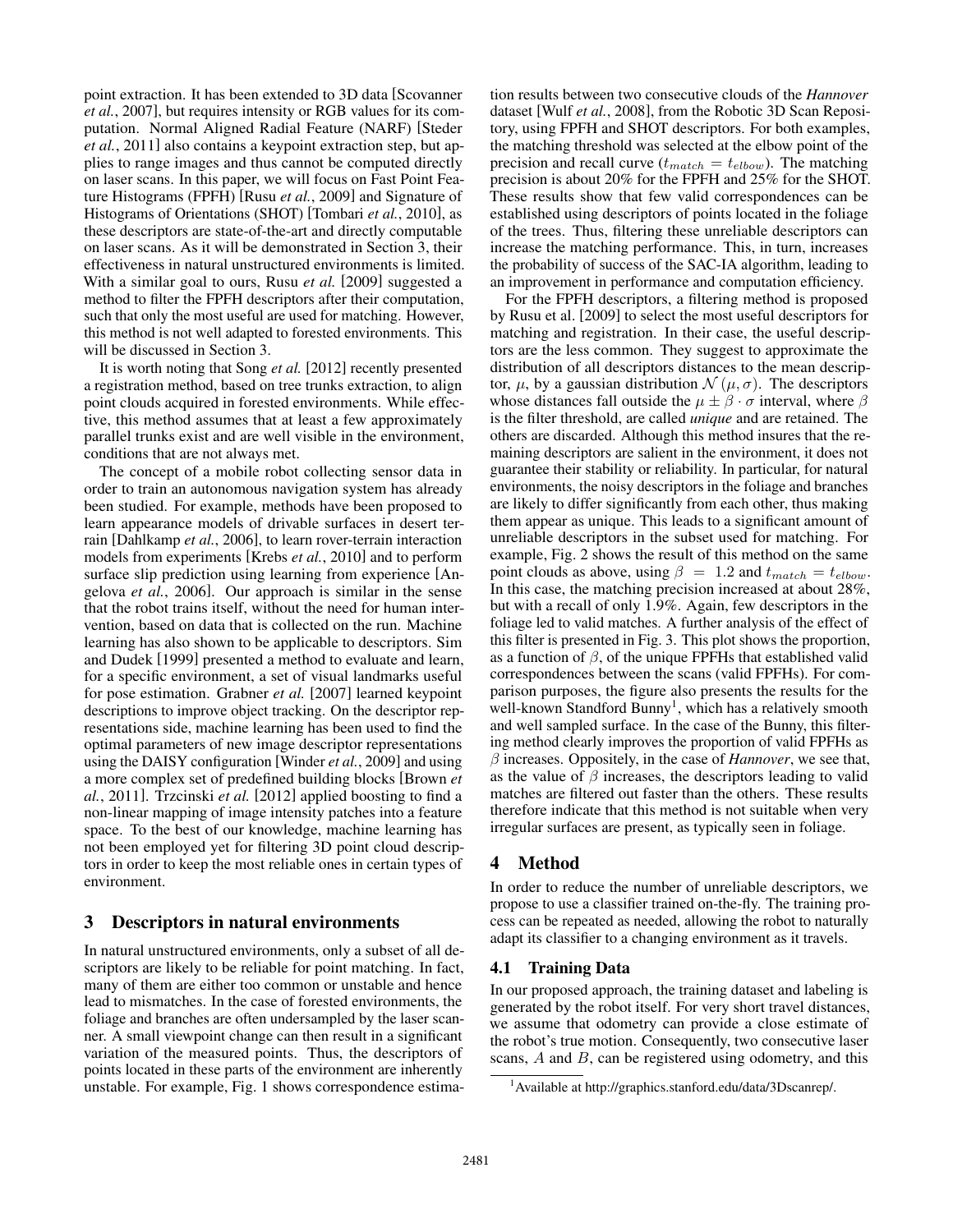

Figure 1: Estimated correspondences between scans 22 and 23 of *Hannover*, using FPFH and SHOT descriptors. Blue and red lines show valid and wrong correspondences respectively. Shown correspondences are downsampled (1/80).



Figure 2: Estimated correspondences (downsampled to 1/10) between scans 22 and 23 of *Hannover* using unique FPFHs and  $\beta = 1.2$  (orange and green dots are unique).



Figure 3: Effect of  $\beta$  on the proportion of the unique FPFHs that led to valid matches for the *Hannover* and Bunny datasets.

registration can be used to automatically label descriptors<sup>2</sup>. The idea behind this is to have two slightly different viewpoints of the objects present in the environment. Doing so, objects that are relatively smooth will have a stable appearance in both scans, hence similar descriptors. Oppositely, objects having an irregular surface (such as foliage) will have unstable descriptors, due to the limited spatial sampling of the laser, and will mostly lead to mismatches.

Labeling starts by matching descriptors  $i$  and  $k$  between scans A and B on a nearest neighbor basis in feature space. The corresponding point coordinates of these descriptors, with the origin defined as the position of the laser scanner in  $A$ ,

are  $\mathbf{p}_{i,A}$  and  $\mathbf{p}_{k,B}$ . The descriptors in scan A are then labeled *known positive* if they are sufficiently close (below thresholds) in physical space to their corresponding descriptors in  $B$ , with a distance metric that takes into account the sensor model of the laser scanner. The two criteria used are the angular error  $\phi_{err}$  between the points:

$$
\phi_{err} \stackrel{\text{def}}{=} \cos^{-1} \left( \frac{\mathbf{p}_{i,A} \cdot \mathbf{p}_{k,B}}{\|\mathbf{p}_{i,A}\| \|\mathbf{p}_{k,B}\|} \right) < \phi_{max} \tag{1}
$$

and the range error  $r_{err}$ :

$$
r_{err} \stackrel{\text{def}}{=} |||\mathbf{p}_{i,A}|| - ||\mathbf{p}_{k,B}||| < d_{max}.\tag{2}
$$

The thresholds  $\phi_{max}$  and  $d_{max}$  are selected based on the laser scanner error model and the small odometry alignment error. Descriptors in scan  $B$  are not used for training, other than for identifying the reliable descriptors in A.

For the descriptors that fail any of the two criteria above, we argue that it would be wrong to consider them as negative examples. In fact, due to the sensor's noise, descriptors belonging to the same parts of the environment may have slightly different values. The true correspondences could fall into the second or third nearest neighbor (in feature space), a situation which is well handled by SAC-IA. Moreover, different viewpoints between scans imply that some objects may not be visible in both of them. In these cases, the true correspondences cannot be established, even if the descriptors belonging to those objects are reliable. For these reasons, we will consider the descriptors that failed our test as *unlabeled* examples, since they may contain *hidden positive* examples. A semi-supervised machine learning paradigm that is well suited to address this problem is *positive and unlabeled* learning. This paradigm is presented in the following subsection.

#### 4.2 Positive and Unlabeled Learning

*Positive and unlabeled* learning (PU learning) is a variant of the semi-supervised learning paradigm that is well suited for situations where the data is available under the form of positive and unlabeled examples [Elkan and Noto, 2008].

Let  $S \subseteq X \times L = \{(x_1, s_1), (x_2, s_2), ..., (x_m, s_m)\}\$ be a set of  $m$  training examples where  $X$  is the input space of the training examples and  $L = \{l, u\}$ . Examples for which  $s = l$  are called *known positives* and the ones for which  $s = u$ , *unlabeled*. In this framework, each input example  $x_i$  is also related to a (possibly unknown) label  $y_i \in \{+1, -1\}$ , such

 $2$ Note that odometry is used here as a shortcut to another registration technique. For example, it would be possible, albeit much slower, to compute this alignment using ICP with a high number of iterations and random restarts. Odometry is no longer used afterwards and can be arbitrarily bad (slip).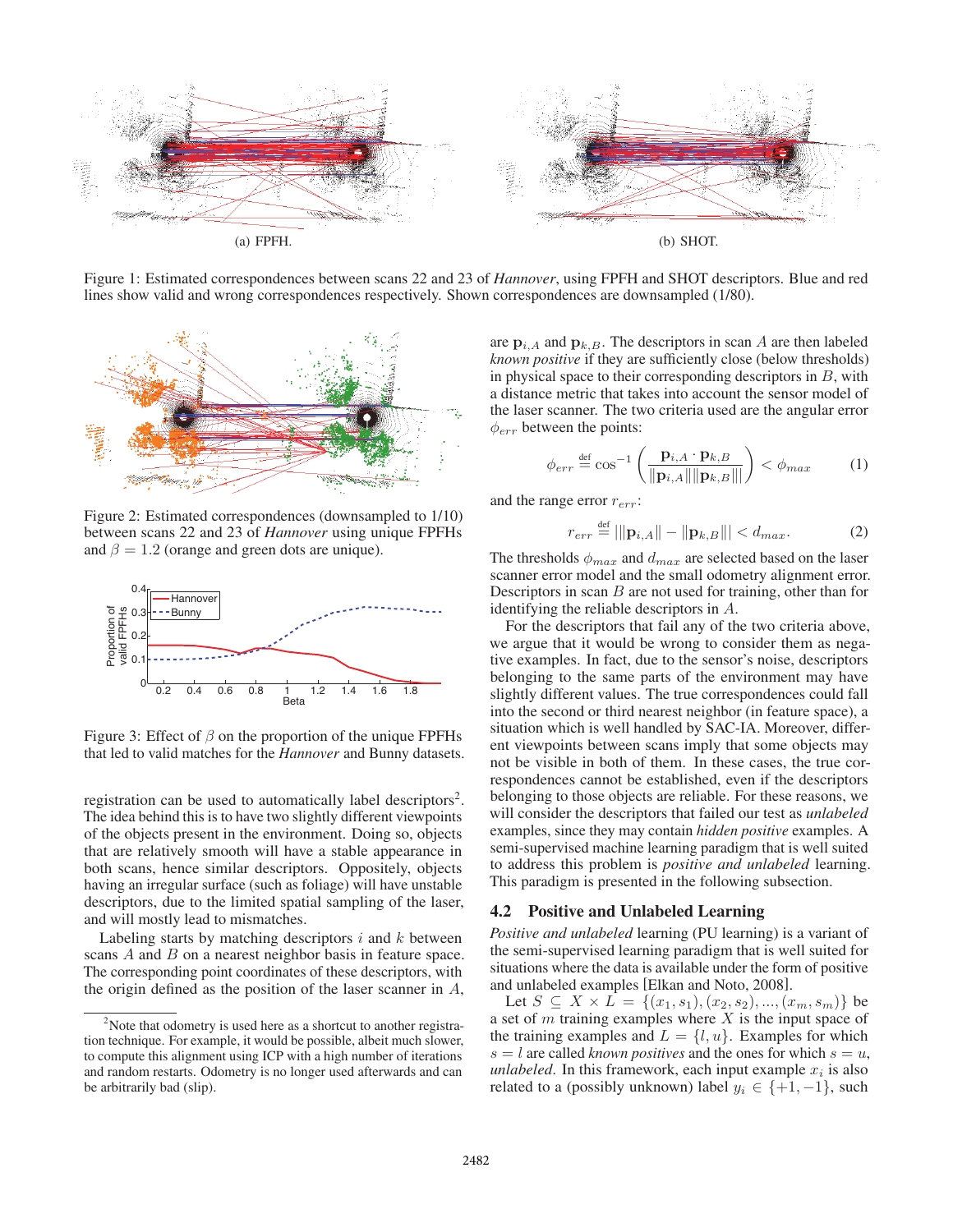that if  $s_i = l$  then  $y_i = +1$  and if  $s_i = u$ , the label  $y_i$  can be either positive or negative.

We aim to perform binary classification between positive and negative examples in a supervised learning fashion. Therefore, we must take into account that some positive examples may be hidden in the unlabeled examples.

Algorithms like the One Class SVM [Schölkopf et al., 2001] address this type of problem by using only the known positive examples to train an estimator of  $p(y = +1 | x)$ . However, in contrast with PU learning, this approach does not make full use of the available data, since the information contained in the unlabeled data is discarded by the algorithm.

A method called PosOnly, proposed by Elkan and Noto [2008], allows to adapt to PU learning any supervised learning algorithm that outputs probabilistic classifiers. Such a classifier provides an estimation of the probability that an example has a certain label. This method is based on the nontrivial result that:

$$
p(y = +1 | x) = \frac{p(s = l | x)}{c}
$$
 (3)

where  $p(s = l \mid x)$  is the probability that an example x is a known positive and  $c \stackrel{\text{def}}{=} p(s = l \mid y = +1)$  is the probability that an example is a known positive given the fact that it is a positive one.

Their method goes as follows. First, a subset of examples  $V \subseteq S$  is retained as a hold out set. Then, a probabilistic estimator of  $p(s = l \mid x)$ ,  $q \in X \rightarrow [0, 1]$ , is trained using  $S\backslash V$ . Then c is estimated as follows:

$$
c \approx \frac{1}{|G|} \sum_{x \in G} g(x) \tag{4}
$$

where  $G$  is the set of all known positive examples in  $V$ . Finally, from Equation (3), Equation (4) and g, an estimator of  $p(y =$  $+1$  | x) is obtained. We thus have a classifier of positive and negative examples that was trained using positive and unlabeled examples only.

#### 4.3 Proposed learning algorithm

While selecting an appropriate learning algorithm, we attempt to exploit the nature of the learning problem. Suppose that the ratio of positive examples hidden in the set of unlabeled examples U is  $\gamma$ . Then, as the value of  $\gamma$  increases, the noise introduced by the positive examples hidden in the  $U$  also increases. Therefore, we can expect that the trained predictors will be affected by the value of  $\gamma$ .

Based on this observation, Mordelet and Vert [2010; 2013] proposed to use bootstrap aggregating (bagging) [Breiman, 1996] to learn predictors from positive and unlabeled examples. Bagging consists in training a set of predictors and aggregating their predictions. All such predictors are trained using the same learning algorithm but on different training sets. These training sets are obtained from the original dataset by sampling with replacement; this is what we call a bootstrap sample. As pointed out by Breiman [2001], this method works well when the predictors are not correlated. Random sampling with replacement from U is likely to yield different values of  $\gamma$ . Hence, as pointed out by Mordelet and Vert, we can therefore expect to obtain uncorrelated predictors.

The random forest algorithm, proposed by Breiman [2001], is of bagging type. It also has the appealing property of being highly scalable. This is a suitable property for our problem, since laser scans often contain hundreds of thousands of points and since calculations must be done online. Because of this requirement, algorithms that we found to be time consuming, like bagging SVM [Mordelet and Vert, 2013], were left aside in the favor of random forest.

Our algorithm slightly differs from the original random forest algorithm in its bootstrap sampling phase: we sample  $|P|$ examples from P with replacement and |P| examples from  $U$ with replacement, instead of randomly sampling  $|P \cup U|$  examples from  $P \cup U$  with replacement. This approach is similar to the one proposed by Mordelet and Vert [2010; 2013], in the sense that it gives balanced classes to the learning algorithm and that it reduces the training time when  $|P| \ll |U|$ , which is our case.

Although random forest does not typically produce a probabilistic classifier, we use the mean class probabilities of each tree to estimate  $p(s = l \mid x)$ . We then use the PosOnly method described in Section 4.2 to adapt the probabilistic classifier to PU learning.

# 5 Experiments

We tested our approach on the state-of-the-art FPFH descriptors. Their relatively low dimensionality<sup>3</sup> (33), compared to other descriptors such as SHOT (352), made them an ideal candidate to our approach. Moreover, FPFH descriptors computation relies on a single intuitive parameter (radius of the neighborhood), making the results less sensitive to tuning.

#### 5.1 Testing framework

Our proposed method was tested on two sequences of 3D laser scans extracted from publicly available datasets. The first sequence was the scans 22 to 80 from the *Hannover* dataset (Fig. 4a), featuring trees and bushes as well as buildings (ground truth was not available for scans 1-21). The robot trajectory for these scans covered a total distance of about 84 m and contained 13, 557 points on average. The second sequence was the complete *Wood Summer* dataset (Fig. 4b), from the Autonomous Systems Lab [Pomerleau *et al.*, 2012], and consisted in 37 scans featuring dense vegetation in an unstructured environment, with a robot trajectory covering a distance of about 21  $m$  and an average of about 182,000 points per scan.

For each of these sequences, the classifier was trained only once, using the first two scans, according to the method described in Section 4. This trained classifier was then used to filter the descriptors for the rest of the sequence, without further training. This was done to verify that a learned model at a certain location in the environment could still give satisfactory results at a different location, provided that the type of environment had not changed significantly. The values of  $d_{err}$  and  $\phi_{err}$  used were 0.5 m and 5 $\degree$  for *Hannover*, and 0.2 m and 2◦ for *Wood Summer*. The SAC-IA algorithm was

 $3$  These are the default implementation values in the Point Cloud Library (PCL) [Rusu and Cousins, 2011]. The dimensionality can change according to some parameters.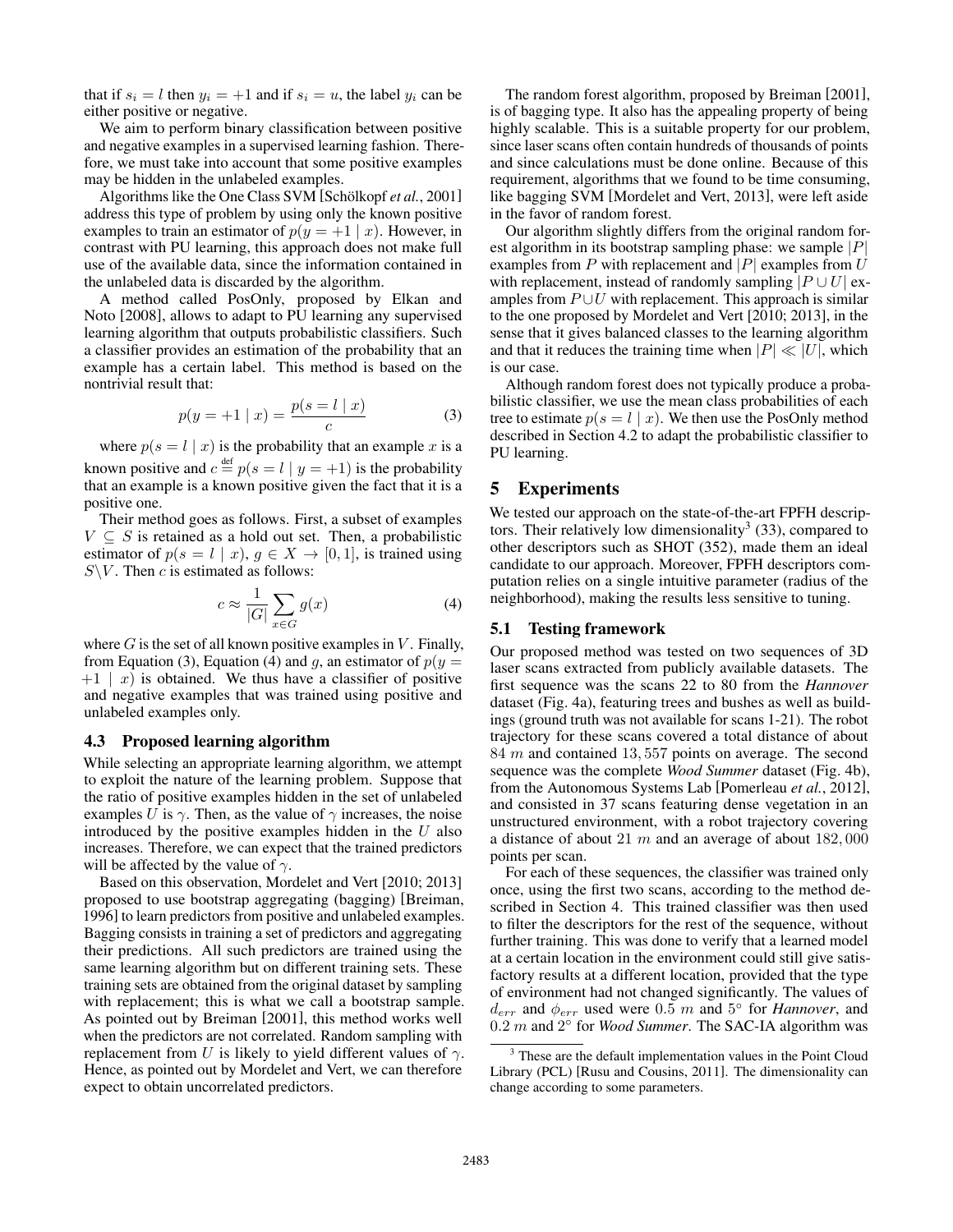

Figure 4: Overview of the sequences used for testing.

used to perform 100 registration attempts between each pair of consecutive scans, to take into account its probabilistic nature. The number of iterations within each registration was fixed to 100.

Recall that the SAC-IA algorithm performs a coarse registration, which is a preprocessing step to a local registration algorithm such as ICP. Therefore, smaller errors and error variances indicate an improvement in convergence and robustness. This directly improves the probability of falling within the basin of convergence of ICP's global minimum.

We compared the following three approaches:

- using all descriptors;
- using reliable descriptors, classified using our method;
- using a random subset of size  $N_{rand}$  of all descriptors.

The third approach, a valid way to speed up the scan alignment, was included to demonstrate that our method did indeed increase the proportion of reliable descriptors in the remaining data. The value of  $N_{rand}$  was set to the average number of predicted reliable descriptors by our classifier for the whole series of scans. This choice insured a fair comparison with our method, as they had similar computation times.

To evaluate and compare the different approaches, we used the accuracy of scan registrations, in terms of rotation and translation error norms. We also compared the computation times for all the approaches, to estimate the speedup.

#### 5.2 Results

Fig. 5(a) and Fig. 5(c) show the boxplot distributions of the translation and rotation error norms respectively, for the *Hannover* test sequence. For the subsampling method, we used  $N_{rand} = 4,500$ . Our filtering method significantly improved the quality of the alignments, both in rotation and translation, for the scans immediately after training (number 22-27). This improvement is still noticeable, albeit smaller, for scans 28-79. The histogram distributions of all the errors for scans 22-79 are shown in Fig.  $5(b)$  and Fig.  $5(d)$ ). These distributions show a reduction in the median error (dashed vertical lines) with our approach over the complete sequences, compared to using all or a randomly picked subset of descriptors. Finally, the number of large errors (over 2  $m$  in translation or  $10^{\circ}$  in rotation) was significantly reduced, as indicated by the location of the 95th percentile (solid vertical lines). This reduction can be key to improving robustness, as it increases the probability

of a local alignment algorithm (e.g. ICP) to converge towards the true solution.

Fig. 6(a)) and Fig. 6(c)) show the same curves for the *Wood Summer* dataset. In this case,  $N_{rand} = 25,000$  samples were used in the subsampling method. Here, the improvement in translational error is even more significant, with a reduction of about  $40\%$  in the median error (Fig. 6(b)). Again, the number of large errors (over 0.6  $m$  in translation or  $10^{\circ}$  in rotation) was significantly reduced. This increased robustness and accuracy indicate that our approach can offer significant improvements for challenging forested environments.

Table 1: Breakdown of average computation times (in seconds) for our approach and for scan alignments using all descriptors.

| <b>Dataset</b> | All   | <b>Our Approach</b> |       |        |       |
|----------------|-------|---------------------|-------|--------|-------|
|                | Align | Gen.                | Train | Filter | Align |
| Hannover       | 174   | 0.8                 |       | 0.2    | 2.7   |
| Wood S.        | 311   | 217                 | 29.5  | 2.3    | 15.3  |

The other benefit of our approach is the significant speedup of the alignment process. Table 1 details the average time taken to generate the training dataset, train the classifier, filter the descriptors and align the scans. We can see that, once the classifier was trained, the filtering and alignment resulted in a speedup by a factor of  $17.4/(0.2+2.7) = 6$  for *Hannover* and  $311/(2.3 + 15.3) = 17.7$  for *Wood Summer*. If we take into account the training overhead (Gen.+Train), our method was still faster than using all the descriptors, and this after only a single alignment. Indeed, this overhead is less than the time needed to perform a single alignment with all the descriptors. For Hannover:  $(0.8+4.2+0.2+2.7) = 7.9 s < 17.4 s$  and for Wood Summer:  $(217 + 29.5 + 2.3 + 15.3) = 264.1$  s < 311 s. Keeping in mind that the dataset generation and training steps are executed only once, this overhead can be amortized over the subsequent scans, as long as the environment stays similar.

# 5.3 Implementation details

All the computations were performed sequentially, although all the steps of our proposed method can be parallelized. The computations were performed using the Point Cloud Library (PCL) [Rusu and Cousins, 2011] and the Python Scikit-learn library [Pedregosa *et al.*, 2011].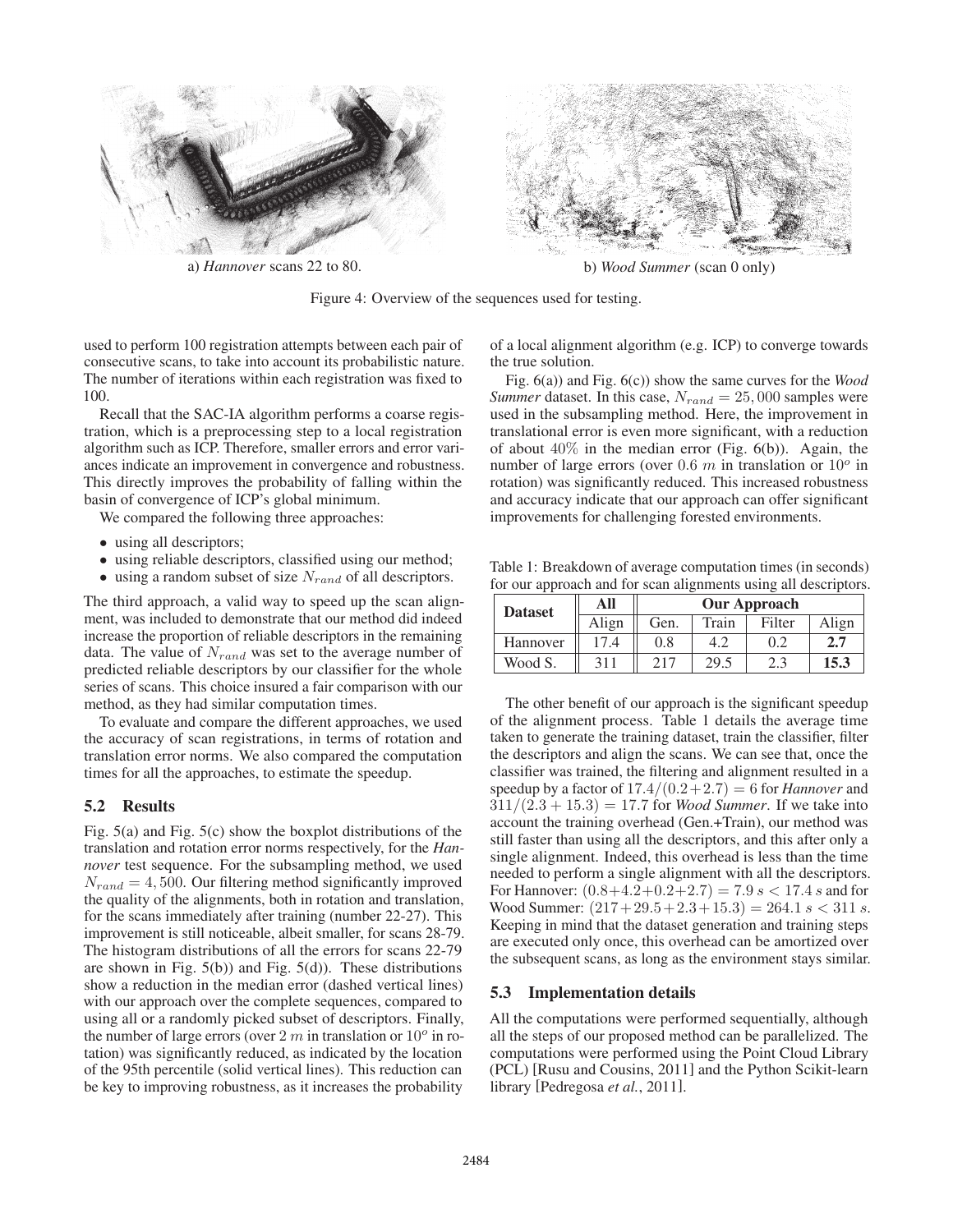

Figure 5: Alignment results for the *Hannover* test sequence. Subfigures (a) and (c) show the boxplot distributions of the translation and rotation error norms throughout the test sequence. Results were bundled in groups of six scans to simplify the plots. Subfigures (b) and (d) show the histogram distributions of all the errors over the complete sequence, in translation and rotation respectively. The vertical dashed lines indicate the median values of the distributions, whereas the vertical solid lines indicate the 95th percentiles.

# 6 Future Works

In our experiments, we used sequences of contiguous scans taken from the same environment. The results that were obtained are encouraging, although they are based on the assumption that the environment in which the robot operates remains similar. An interesting extension to our work would be to allow operation through changing environments. As previously mentionned, the training process can be repeated as needed, and its computation overhead is relatively small. Therefore, given a detection mechanism for a changing environment, one could trigger the retraining process, thus allowing to adapt the predictor to the new environment. Such a mechanism could consist in using a supervised anomaly detection algorithm [Chandola *et al.*, 2009]. Then, given a threshold on the number of anomalies detected, one could trigger retraining. A simpler and straightforward method could be to unconditionally retrain the predictor at given scan intervals.

# 7 Conclusion

In this paper, we have addressed the issues related to the instability of descriptors in natural environments featuring trees and vegetation. We demonstrated that these unstable descriptors are unreliable for point matching and scan registration. To solve this problem, we have shown that *positive and unlabeled*

learning is a well suited machine learning paradigm. We have adapted the random forest algorithm, modified in its bootstrap sampling phase to balance classes, to this paradigm. This approach gave rise to a fast and more robust learning algorithm that allows to filter out unreliable descriptors. A key contribution of our paper is having shown that classifiers can be trained using data collected by the robot itself, without any human intervention. The subset of filtered descriptors provided two benefits to the SAC-IA alignment algorithm: a better registration accuracy and robustness, and faster processing time. Our approach has been tested on two real datasets, one of them featuring dense vegetation in an unstructured environment, with encouraging results.

# References

- [Angelova *et al.*, 2006] A. Angelova, L. Matthies, D. Helmick, and P. Perona. Slip prediction using visual information. In *Proc. of Robotics: Science and Systems*, August 2006.
- [Besl and McKay, 1992] P. J. Besl and H. D. McKay. A method for registration of 3-d shapes. *Pattern Analysis and Machine Intelligence, IEEE Trans. on*, 14(2):239 –256, Feb 1992.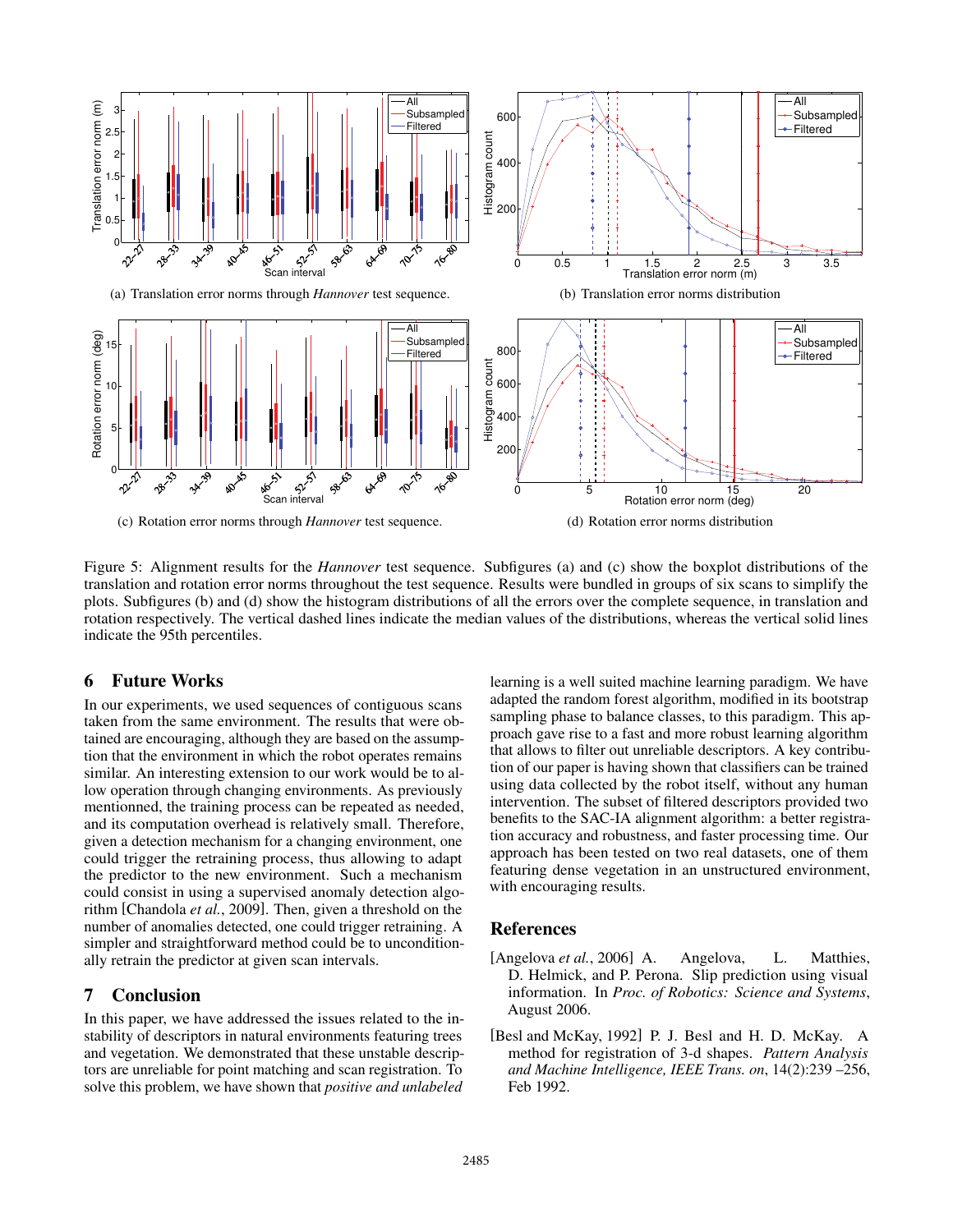

Figure 6: Alignment results for the *Wood Summer* test sequence. See the legend of Fig. 5 for details.

- [Breiman, 1996] Leo Breiman. Bagging predictors. *Machine Learning*, 24:123–140, 1996.
- [Breiman, 2001] L. Breiman. Random forests. *Machine learning*, 45(1):5–32, 2001.
- [Brown *et al.*, 2011] M. Brown, Hua G., and S. Winder. Discriminative learning of local image descriptors. *Pattern Analysis and Machine Intelligence, IEEE Trans. on*, 33(1):43 –57, jan. 2011.
- [Chandola *et al.*, 2009] V. Chandola, a. Banerjee, and V. Kumar. Anomaly detection: A survey. *ACM Computing Surveys (CSUR)*, 41(3):15, 2009.
- [Dahlkamp et al., 2006] H. Dahlkamp, A. Kaehler, D. Stavens, S. Thrun, and G. Bradski. Self-supervised monocular road detection in desert terrain. In *Proc. of Robotics: Science and Systems*, Aug. 2006.
- [Elkan and Noto, 2008] C. Elkan and K. Noto. Learning classifiers from only positive and unlabeled data. *Proc. of the 14th ACM SIGKDD int'l conf. on Knowledge discovery and data mining - KDD 08*, page 213, 2008.
- [Fischler and Bolles, 1981] M.A. Fischler and R.C. Bolles. Random sample consensus: a paradigm for model fitting with applications to image analysis and automated cartography. *Communications of the ACM*, 24(6):381–395, 1981.
- [Grabner *et al.*, 2007] M. Grabner, H. Grabner, and H. Bischof. Learning Features for Tracking. In *IEEE Computer Vision and Pattern Recognition or CVPR*, 2007.
- [Krebs *et al.*, 2010] A. Krebs, C. Pradalier, and R. Siegwart. Adaptive rover behavior based on online empirical evaluation: Rover-terrain interaction and near-to-far learning. *J. of Field Robotics*, 27(2):158–180, 2010.
- [Lowe, 2004] David G. Lowe. Distinctive Image Features from Scale-Invariant Keypoints. *Int'l J. of Computer Vision*, 60:91–110, 2004.
- [Mordelet and Vert, 2010] F. Mordelet and J.P. Vert. A bagging svm to learn from positive and unlabeled examples. *arXiv preprint arXiv:1010.0772*, 2010.
- [Mordelet and Vert, 2013] F. Mordelet and J.-P. Vert. Supervised inference of gene regulatory networks from positive and unlabeled examples. In *Data Mining for Systems Biology*, volume 939 of *Methods in Molecular Biology*, pages 47–58. Humana Press, 2013.
- [Pedregosa *et al.*, 2011] F. Pedregosa, G. Varoquaux, A. Gramfort, V. Michel, B. Thirion, O. Grisel, M. Blondel, P. Prettenhofer, R. Weiss, V. Dubourg, J. Vanderplas, A. Passos, D. Cournapeau, M. Brucher, M. Perrot, and E. Duchesnay. Scikit-learn: Machine learning in Python. *J. of Machine Learning Research*, 12:2825–2830, 2011.
- [Pomerleau *et al.*, 2012] F. Pomerleau, M. Liu, F. Colas, and R. Siegwart. Challenging data sets for point cloud registration algorithms. *Int'l J. of Robotics Research*, 31(14):1705 – 1711, December 2012.
- [Rusinkiewicz and Levoy, 2001] S. Rusinkiewicz and M. Levoy. Efficient Variants of the ICP Algorithm. In